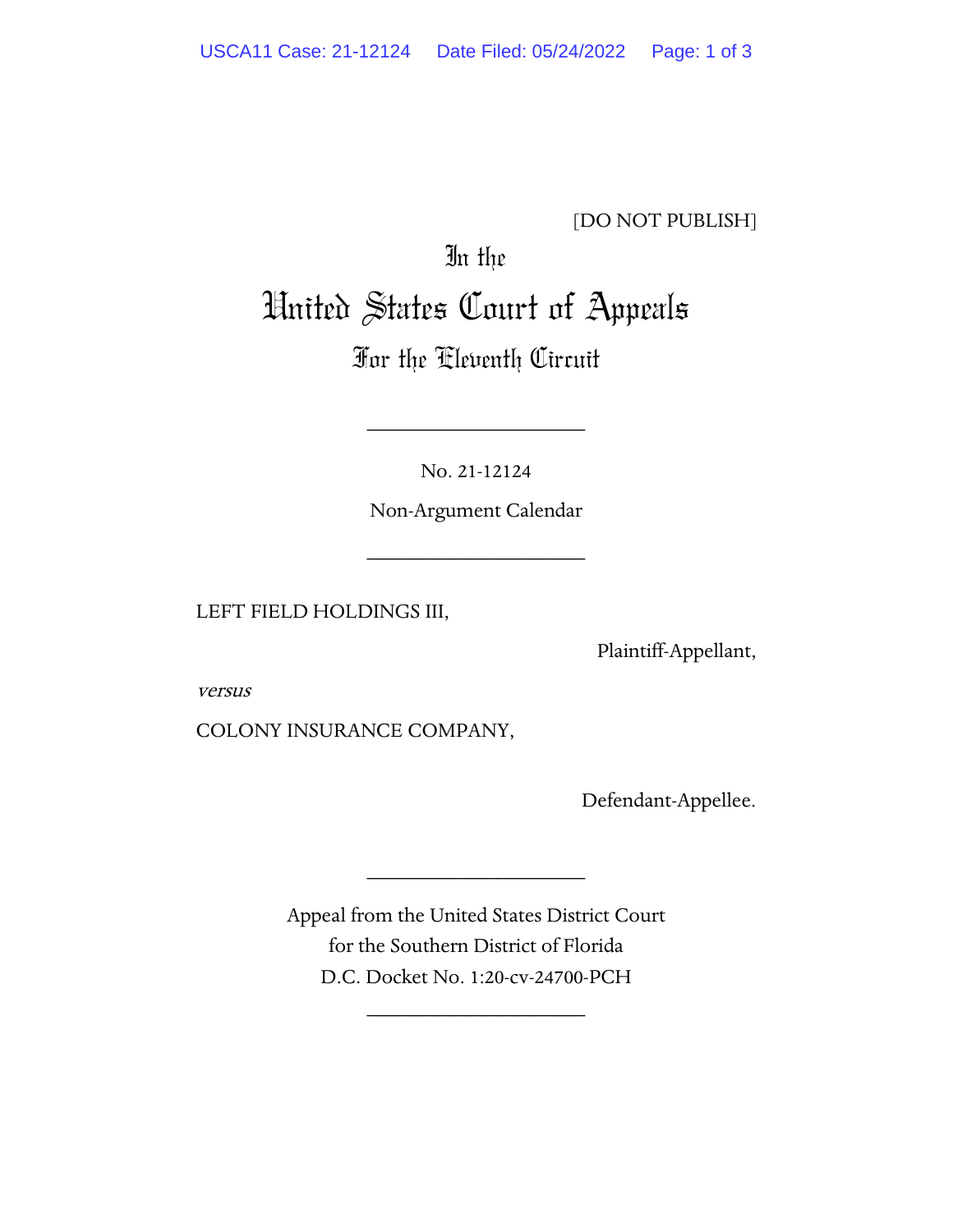#### 2 Opinion of the Court 21-12124

Before WILSON, ROSENBAUM, and ANDERSON, Circuit Judges.

#### PER CURIAM:

This appeal presents the question of whether, under Florida law, a commercial property insurance policy that provides coverage for direct physical loss or damage to the covered property insures against losses and expenses incurred because of COVID-19. Plaintiff-Appellant Left Field Holdings III, LLC (Left Field) purchased such a policy from Defendant-Appellee Colony Insurance Company (Colony) to insure its restaurant. Following the suspension of business operations due to the COVID-19 pandemic, Left Field sought to recover for its losses and expenses under the policy. When Colony failed to pay for those losses and expenses, Left Field sued Colony for declaratory judgment and breach of contract. Left Field alleged that Colony failed to pay for the covered losses of "Business Interruption," "Extra Expense," and "Civil Authority." All of these coverages require direct physical loss or damage to the property.

The district court granted judgment on the pleadings in favor of Colony because it determined that direct physical loss or damage requires tangible and concrete changes to the property and losses sustained by COVID-19 are thus not covered under the